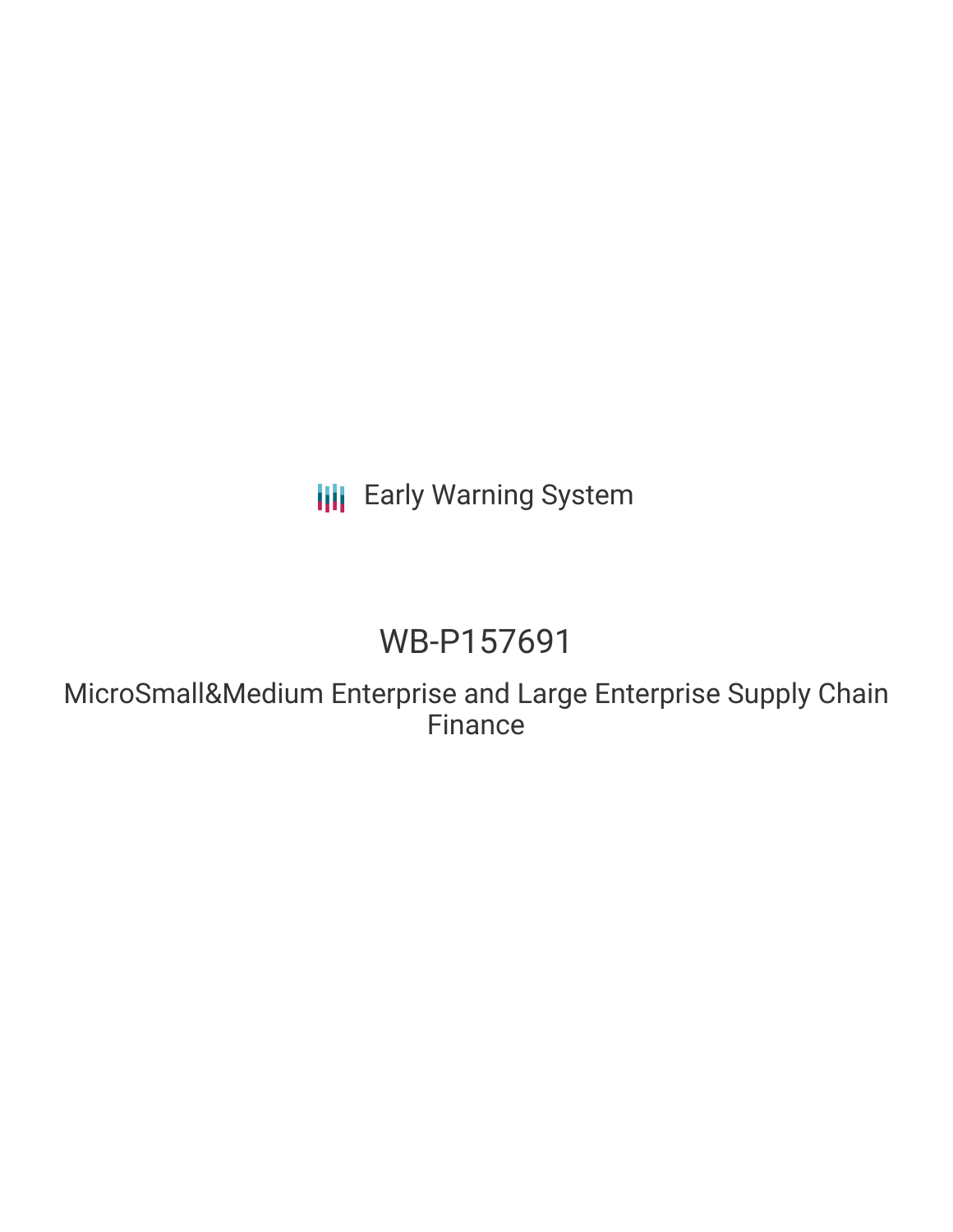

### Early Warning System MicroSmall&Medium Enterprise and Large Enterprise Supply Chain Finance

#### **Quick Facts**

| <b>Countries</b>               | Turkey                    |
|--------------------------------|---------------------------|
| <b>Financial Institutions</b>  | World Bank (WB)           |
| <b>Status</b>                  | Active                    |
| <b>Bank Risk Rating</b>        | FI                        |
| <b>Voting Date</b>             | 2015-12-22                |
| <b>Borrower</b>                | Türkiye Halk Bankasi A.S. |
| <b>Sectors</b>                 | Finance                   |
| <b>Investment Amount (USD)</b> | \$200.00 million          |
| <b>Project Cost (USD)</b>      | \$200.00 million          |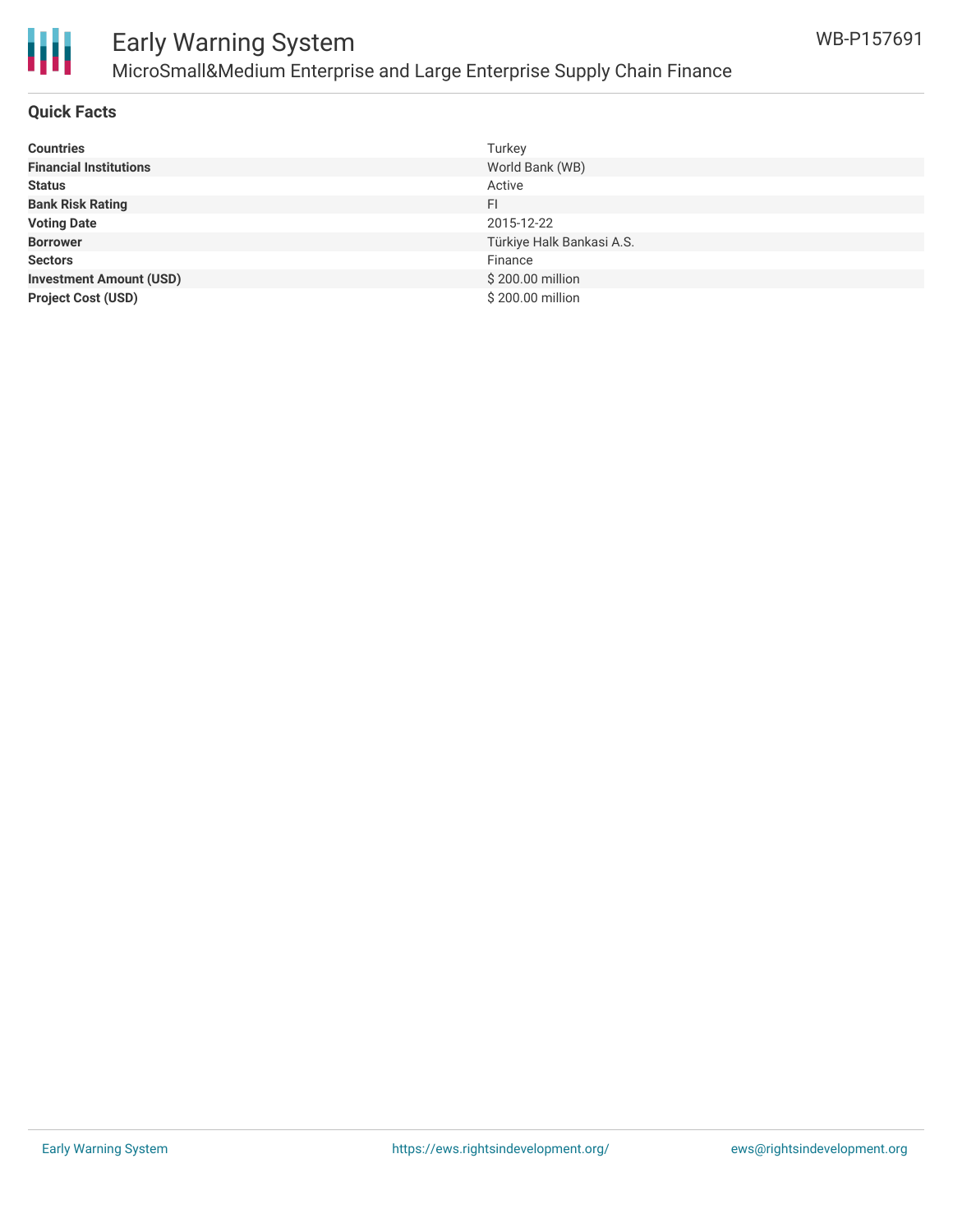

#### **Project Description**

This project finances the establishment and operation of a credit facility in order to improve access to finance for micro, small, and medium enterprises, and longer term finance to large enterprises involved in domestic supply chains.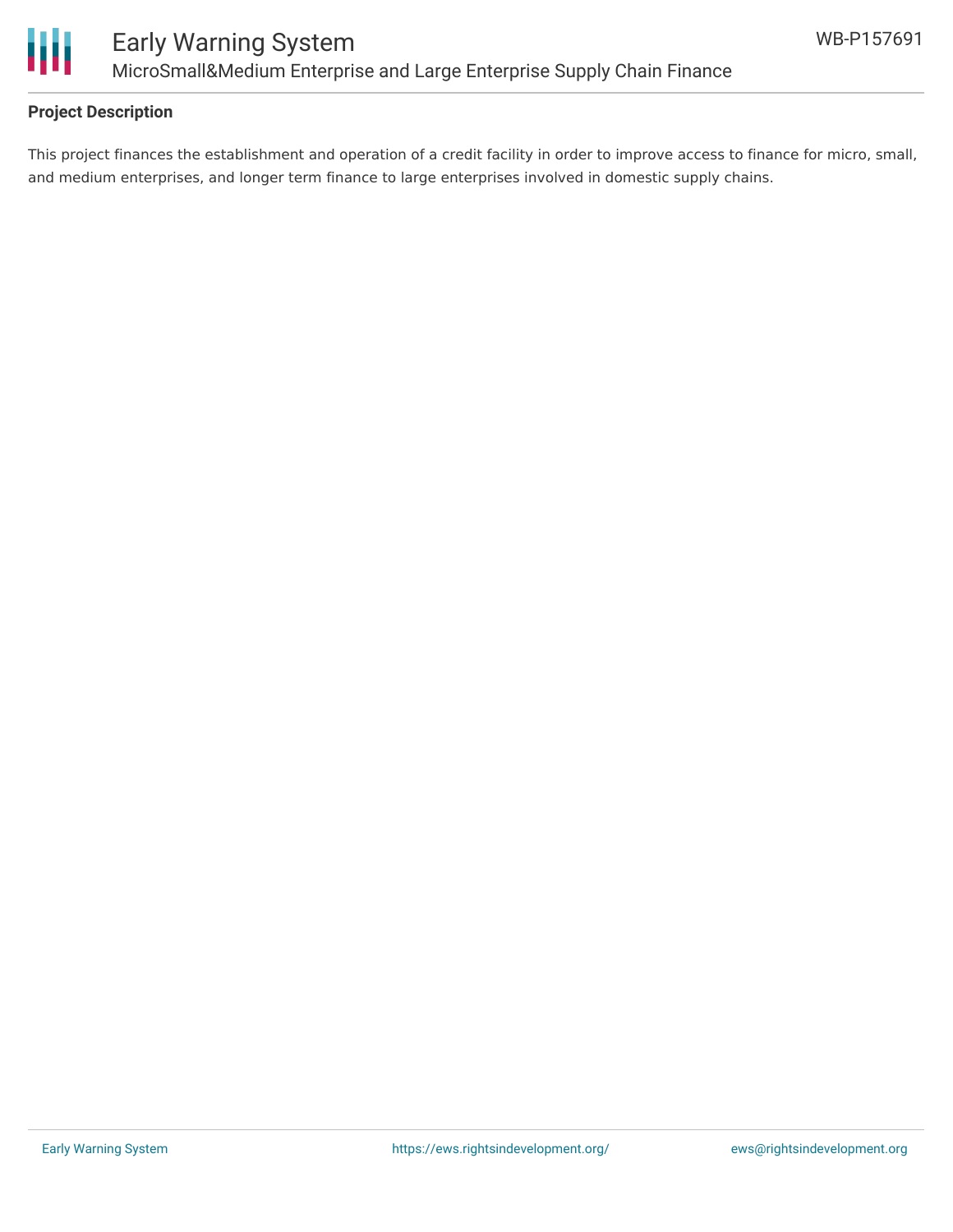

### Early Warning System MicroSmall&Medium Enterprise and Large Enterprise Supply Chain Finance

#### **Investment Description**

World Bank (WB)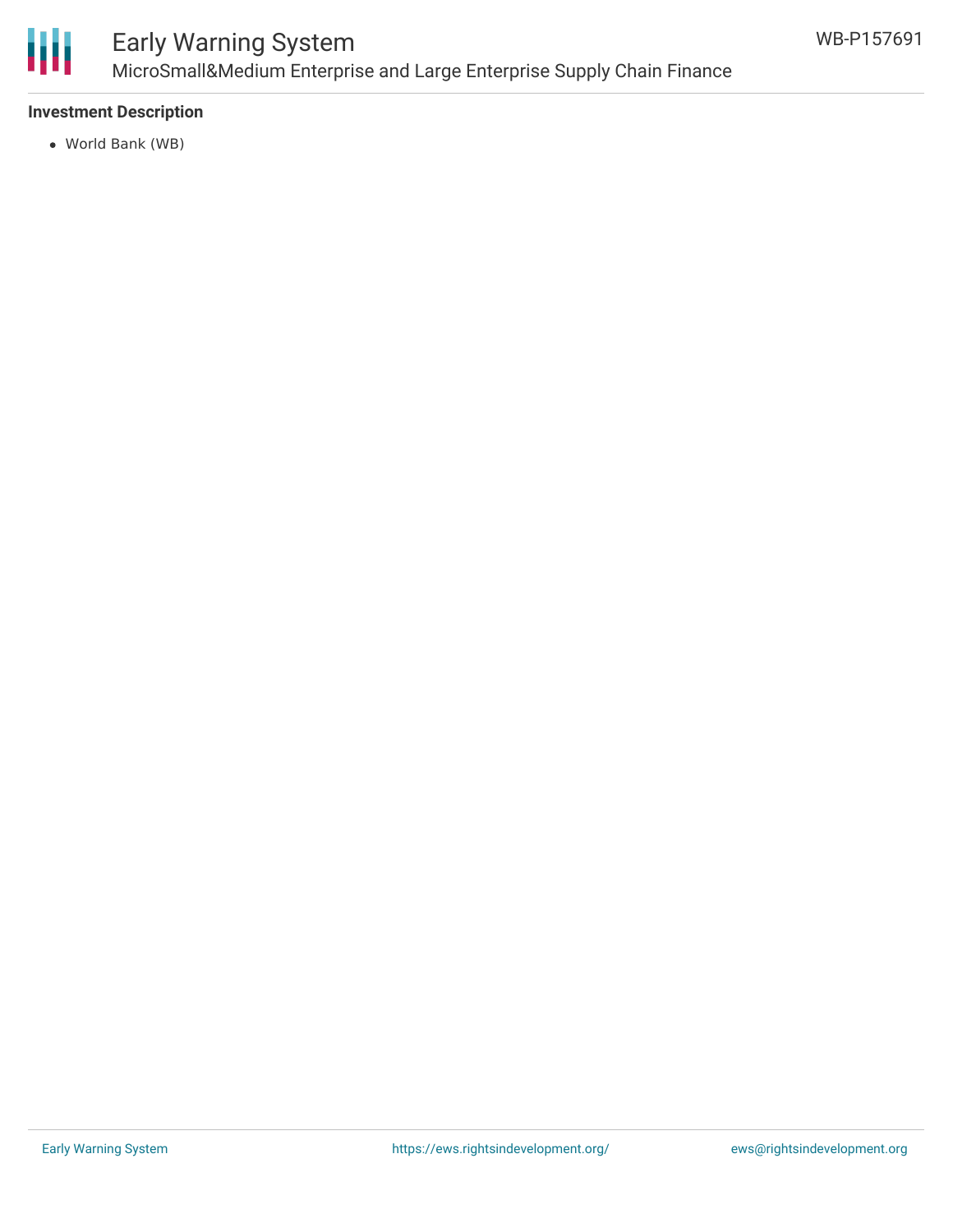

#### **Contact Information**

Responsible Agency: Türkiye Halk Bankasi A.S. Contact: Ali Fuat Taskesenlioglu Title: General Manager Telephone No.: 902165035917 Email: halkbank.ir@halkbank.com.tr

#### ACCOUNTABILITY MECHANISM OF WORLD BANK

The World Bank Inspection Panel is the independent complaint mechanism and fact-finding body for people who believe they are likely to be, or have been, adversely affected by a World Bank-financed project. If you submit a complaint to the Inspection Panel, they may investigate to assess whether the World Bank is following its own policies and procedures for preventing harm to people or the environment. You can contact the Inspection Panel or submit a complaint by emailing ipanel@worldbank.org. You can learn more about the Inspection Panel and how to file a complaint at:

http://ewebapps.worldbank.org/apps/ip/Pages/Home.aspx.